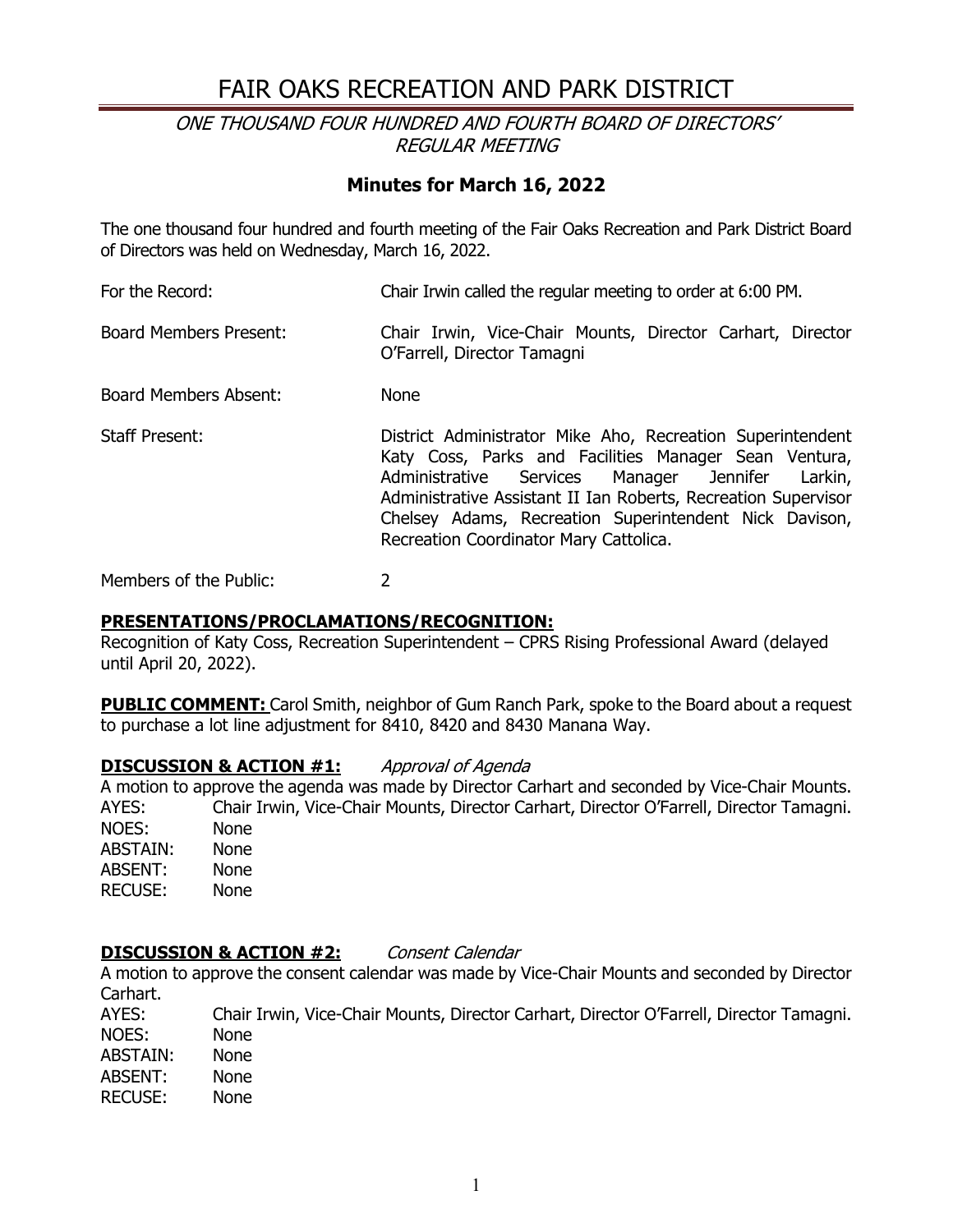# FAIR OAKS RECREATION AND PARK DISTRICT

ONE THOUSAND FOUR HUNDRED AND FOURTH BOARD OF DIRECTORS' REGULAR MEETING

## **Minutes for March 16, 2022**

**DISCUSSION & ACTION #3:** Monthly Fair Oaks Youth Advisory Board (FOYAB) Report. Rachel Lee, Chair of the Fair Oaks Youth Advisory Board, gave the March report.

### **DISCUSSION & ACTION #4:** Discussion and Possible Action on Financial Support and

Sustainability Strategy Policy.

A motion to table approve the Financial Support and Sustainability Strategy Policy was made by Director O'Farrell and seconded by Director Carhart.

AYES: Chair Irwin, Vice-Chair Mounts, Director Carhart, Director O'Farrell, Director Tamagni. NOES: None ABSTAIN: None ABSENT: None

RECUSE: None

**DISCUSSION & ACTION #5:** Discussion and Possible Action Regarding Adoption of Three Resolutions Directing Preparation of the Engineers Reports for the Fair Oaks Parks Maintenance and Recreation Improvement District, the Phoenix Field Landscape and Lighting Assessment District, and the Gum Ranch Landscape and Lighting Assessment District.

• Resolution No. 031622-02 directing SCI Consulting Group to prepare the annual Engineer's Report for FY 2022-23 for the Parks Maintenance and Recreation Improvement District.

• Resolution No. 031622-03 directing SCI Consulting Group to prepare the annual Engineer's Report for FY 2022-23 for the Phoenix Field Landscape and Lighting Assessment District.

• Resolution No. 031622-04 directing SCI Consulting Group to prepare the annual Engineer's Report for FY 2022-23 for the Gum Ranch Landscape and Lighting Assessment District.

A motion to adopt the three resolutions was made by Director Carhart and seconded by Vice-Chair Mounts.<br>AYES:

Chair Irwin, Vice-Chair Mounts, Director Carhart, Director O'Farrell, Director Tamagni. NOES: None<br>ABSTAIN: None ABSTAIN: ABSENT: None RECUSE: None

**DISCUSSION & ACTION #6:** Discussion and Possible Action Regarding Resolution No. 031622- 05 Calling the 2022 Election.

A motion to adopt Resolution No. 031622-05 calling the 2022 election was made by Chair Irwin and seconded by Director O'Farrell.

AYES: Chair Irwin, Vice-Chair Mounts, Director Carhart, Director O'Farrell, Director Tamagni. NOES: None

- ABSTAIN: None
- ABSENT: None
- RECUSE: None